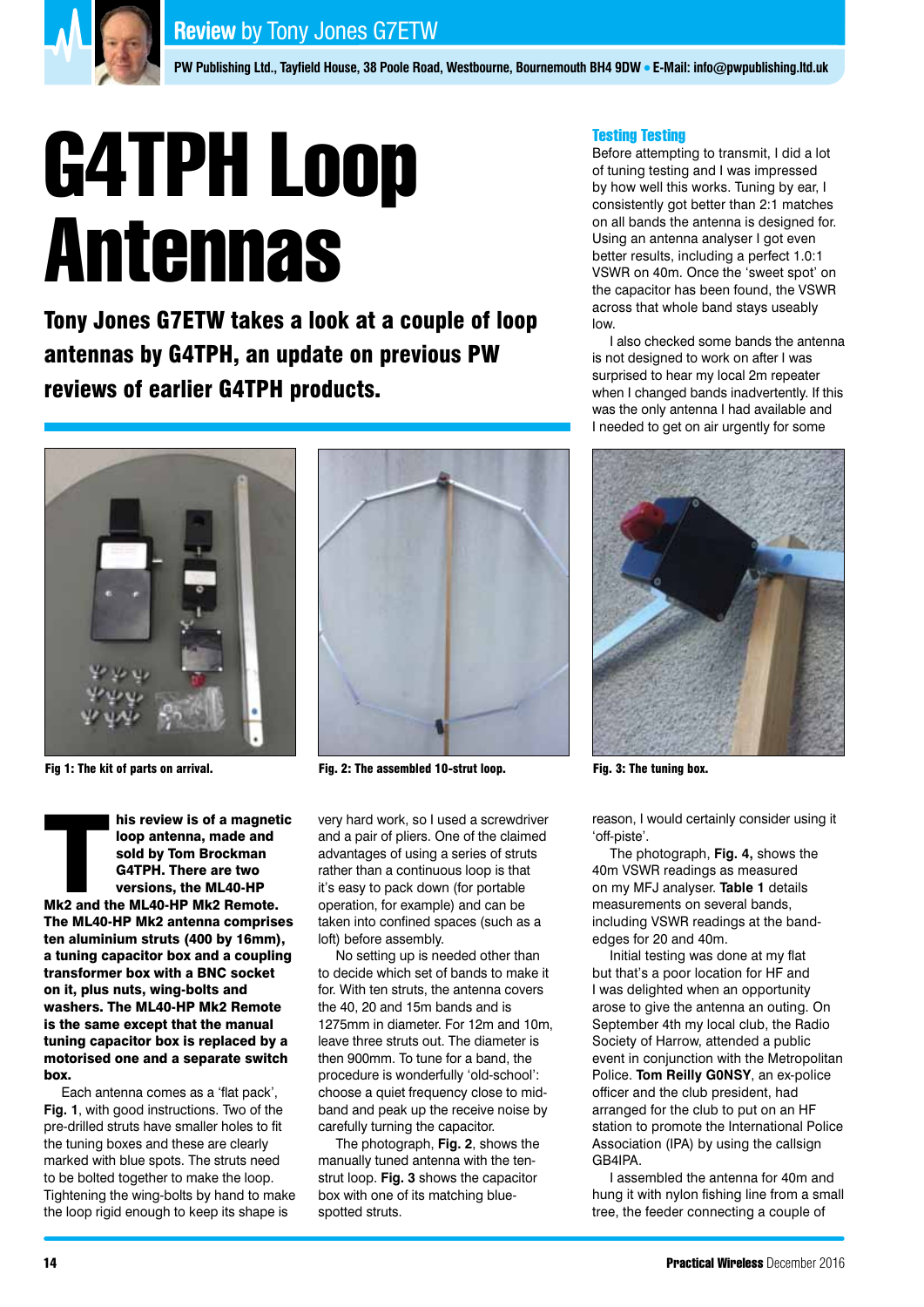feet off the ground. This may sound like a terrible way to deploy an antenna but it is precisely as per the instructions. With so many people around, we didn't want any more cables than were necessary so we didn't use the remote-tuning option. Instead we relied on two-person tuning, one operator at the antenna and the other at the radio, using hand signals to indicate the noise level on receive. Why hand signals? Because of the noise: not electrical noise – we were in a park, a hundred metres from the nearest building – but acoustic noise. Children were having a grand old time trying out the 'blues and twos' in a nearby police car and there was a public address system playing music as well!



Fig. 4: Measured SWR and impedance on the 40m band.

## GB4IPA Activity

We started operating on 40m using a Kenwood TS-570 and 100W of SSB. The 40m band was only in fair shape and there was a contest on. We had a few good QSOs, mainly to Northern Europe. When we were heard, the other station usually replied straightaway, giving us a five and nine signal report (perhaps somewhat meaningless because this is pretty much standard during contests!). **Table 2** has a list of some of the stations we worked. To any contest stations we worked I apologise – we didn't enter a log.

There were many stations we heard but could not work, including GB0APS, an all-female special event station operating at the Leicester Pumping Station on 7.130MHz. We tried for a good 20 minutes but couldn't break through the pile-up. If you read this **Sandra** or **Linda**, I'd be interested to know if you heard us.

When 40m all but closed, we tried 20 and 15m but had no luck. We had an

### Table 1: Some VSWR results achieved using 'by-ear' tuning.

| Freq (MHz) | <b>VSWR</b>                            |
|------------|----------------------------------------|
| 6.999      | 1.4                                    |
| 7.091      | 1.3 (40m band tuned at this frequency) |
| 7.199      | 1.4                                    |
| 14.004     | 1.2                                    |
| 14.110     | 1.1 (20m tuned at this frequency)      |
| 14.353     | 1.3                                    |
| 50.963     | 1.7                                    |
| 70.428     | 1.7                                    |
| 145.000    | 2.0                                    |

## Table 2: Stations worked at Metropolitan Police Event

F5KEE, G2XV/P, OR4O/P, ON4EJO, ON6WL/P, ON7TR, RW1F/P



Fig. 5: The 10/12m loop with remote tuning box. Fig. 6: A close-up of the remote tuning box.

L-shaped vertical up as well, which should have favoured shorter wavelengths but when we switched to that it was no better So I think the band conditions, not the antennas, were to blame. My fellow club members were amazed that a small loop antenna could do so well on 40m.

I didn't take any 'radio' pictures at the Metropolitan Police Event. I'm sorry but it felt intrusive, with so many members of the police and their families about.

### Remote Tuning

Testing the antenna with remote tuning was done at my flat. The manual tuning box is replaced with a much larger motorised capacitor box that has a side-mounted BNC socket. This coaxial connection provides DC (6.0 to 15V) of reversible polarity to a powerful motor. Why coax for a DC connection? Partially to keep RF out of the switch box and motor, Tom told me, but mainly because radio amateurs are more likely to have spare BNC RF leads than lengths of twin-core.

The motor has quite a kick to it and draws 700mA. The gearing ratio is 3000:1 so tuning is smooth and controllable. The instructions recommend the use of a small (ideally linear) mains PSU but I used a 12V 5Ah 'gel cell', which was perfectly



adequate. At a pinch, this could be run off a PP3 battery. Tom can supply a suitable PSU and fly lead if required.

The photo, **Fig. 5**, shows the 10m loop with the remote tuning capacitor fitted, while **Fig. 6** shows the remote tuning box. in two parts. The larger box houses the motor and the smaller box has the tuning capacitor in it. Again the blue spot on the strut can be seen. **Fig. 7** shows the switch box, with no DC supply.

### Thoughts and Conclusions

The build quality is excellent and the component parts are of good quality. The photo, **Fig. 8**, shows the boxes with their lids removed. That motor is a monster!

Tom used to sell two band-specific versions: the ML-20, which had eight struts and covered 20 to 10m, and the ML-40 with 12 struts, covering 40 to 20m. These antennas have been reviewed by *PW* before, first by **Tex** in 2007 and again by **Ben Nock** in 2011. Both reviewers liked the antennas, having reasonable success with them, and recommended them for portable operations.

In use, nothing much has changed. The 2016 versions are still well made and come to pieces easily for ease of transportation. The key to this is the